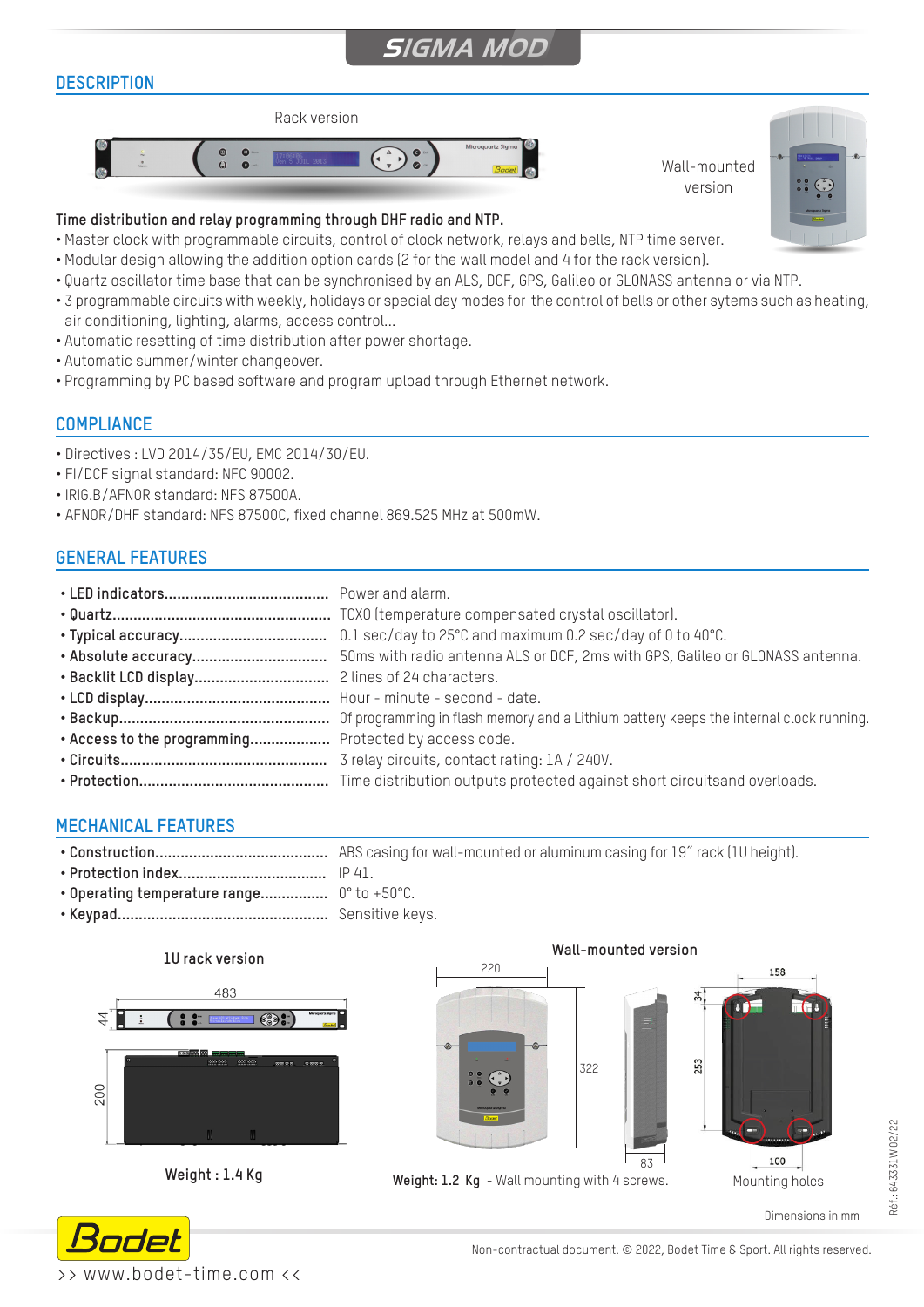## **ELECTRICAL FEATURES**

 $100 - 240V \sim 0.8 - 0.55A$ .

# **I/O CONNECTIONS**

| • Sigma Mod Inputs/Outputs | - 1 polarised impulse output (24V // min / $\frac{1}{2}$ minute / second, 0.5A), SR2-59 or TBT 24V, |  |
|----------------------------|-----------------------------------------------------------------------------------------------------|--|
|                            | $1$ DUE $\alpha$ utput for rodio tropomittor                                                        |  |

- 1 DHF output for radio transmitter,
- 1 IRIG B/AFNOR coded time output,
- 1 external contact input,
- 3 relays (programmable as D1D2 impulses, alarm or circuits),
- 1 Ethernet (RJ45) NTP protocol.

#### **NETWORK SERVICES**

| <b>PROTOCOLS</b>      |                          | <b>MANAGEMENT</b> |             |
|-----------------------|--------------------------|-------------------|-------------|
|                       | and Multicast supported. |                   | addresses.  |
|                       |                          |                   |             |
| <b>COMMUNICATIONS</b> |                          |                   | V2C (Trap). |
|                       |                          |                   |             |

### **SCHEMATIC DIAGRAM**

RADIO DHF time distribution



>> www.bodet-time.com <<

Non-contractual document. © 2022, Bodet Time & Sport. All rights reserved.